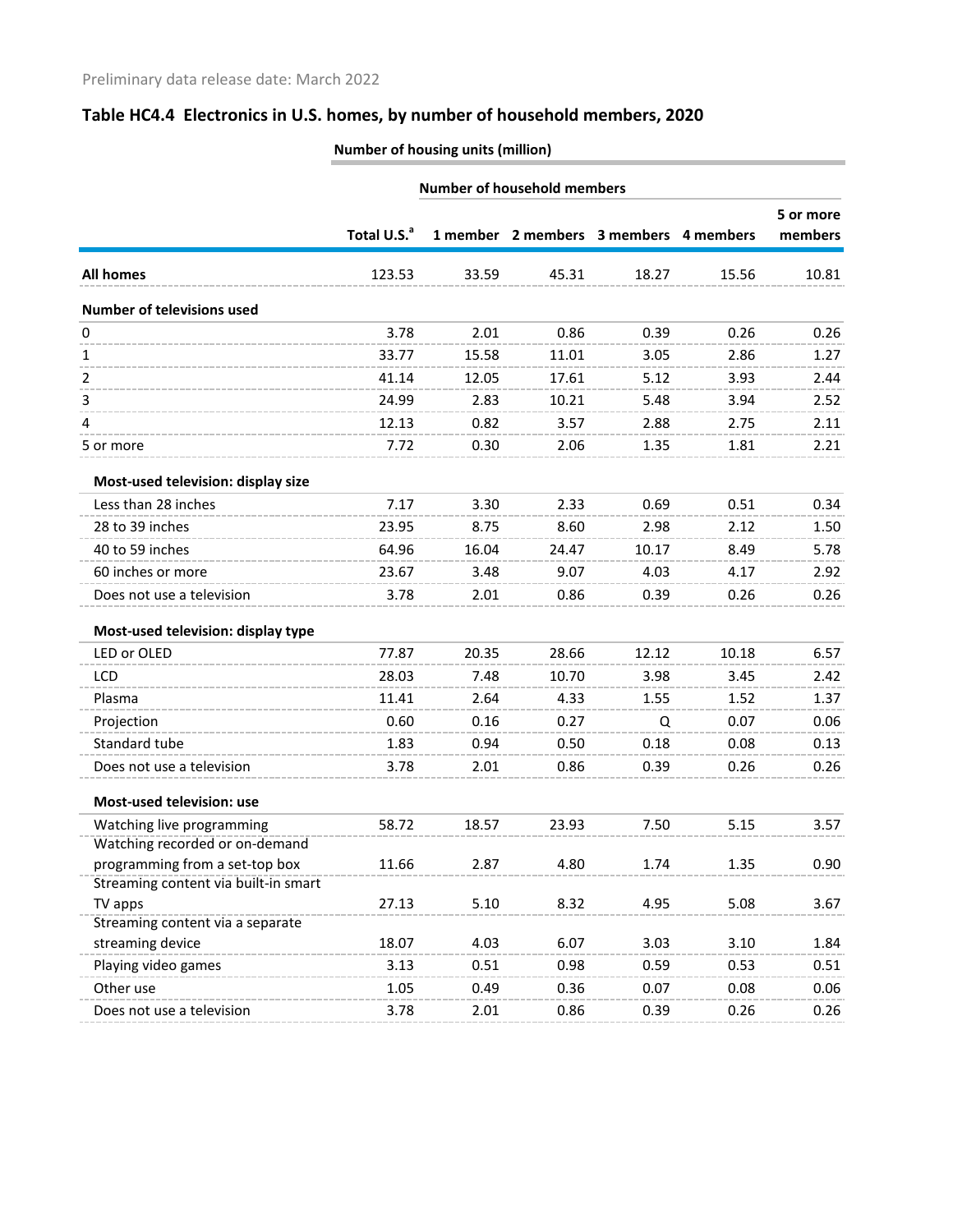|                                                     |                         |       | <b>Number of household members</b>     |       |       |                      |
|-----------------------------------------------------|-------------------------|-------|----------------------------------------|-------|-------|----------------------|
|                                                     | Total U.S. <sup>a</sup> |       | 1 member 2 members 3 members 4 members |       |       | 5 or more<br>members |
| <b>All homes</b>                                    | 123.53                  | 33.59 | 45.31                                  | 18.27 | 15.56 | 10.81                |
| Most-used television: hours used<br>per weekday     |                         |       |                                        |       |       |                      |
| Less than 1 hour                                    | 4.53                    | 1.62  | 1.28                                   | 0.66  | 0.68  | 0.29                 |
| 1 to 3 hours                                        | 29.58                   | 7.72  | 9.95                                   | 4.89  | 4.57  | 2.46                 |
| 4 to 6 hours                                        | 41.66                   | 10.52 | 16.24                                  | 6.13  | 5.39  | 3.38                 |
| 7 to 10 hours                                       | 24.81                   | 6.76  | 9.59                                   | 3.47  | 2.54  | 2.45                 |
| More than 10 hours                                  | 19.17                   | 4.96  | 7.40                                   | 2.72  | 2.12  | 1.97                 |
| Does not use a television                           | 3.78                    | 2.01  | 0.86                                   | 0.39  | 0.26  | 0.26                 |
| Most-used television: hours used<br>per weekend day |                         |       |                                        |       |       |                      |
| Less than 1 hour                                    | 4.10                    | 1.63  | 1.06                                   | 0.59  | 0.50  | 0.32                 |
| 1 to 3 hours                                        | 20.64                   | 5.81  | 7.02                                   | 3.04  | 3.12  | 1.65                 |
| 4 to 6 hours                                        | 39.55                   | 10.21 | 15.18                                  | 5.83  | 5.14  | 3.20                 |
| 7 to 10 hours                                       | 32.17                   | 8.17  | 12.38                                  | 4.89  | 3.79  | 2.94                 |
| More than 10 hours                                  | 23.28                   | 5.77  | 8.82                                   | 3.52  | 2.74  | 2.44                 |
| Does not use a television                           | 3.78                    | 2.01  | 0.86                                   | 0.39  | 0.26  | 0.26                 |
| Second most-used television:<br>display size        |                         |       |                                        |       |       |                      |
| Less than 28 inches                                 | 14.79                   | 4.04  | 6.62                                   | 1.74  | 1.27  | 1.11                 |
| 28 to 39 inches                                     | 28.86                   | 5.84  | 11.55                                  | 4.90  | 3.90  | 2.68                 |
| 40 to 59 inches                                     | 35.78                   | 5.39  | 13.01                                  | 7.02  | 5.99  | 4.37                 |
| 60 inches or more                                   | 6.55                    | 0.72  | 2.26                                   | 1.18  | 1.27  | 1.12                 |
| Does not use two televisions                        | 37.55                   | 17.59 | 11.86                                  | 3.44  | 3.13  | 1.53                 |
| Second most-used television:<br>display type        |                         |       |                                        |       |       |                      |
| LED or OLED                                         | 52.87                   | 9.74  | 20.41                                  | 9.42  | 7.82  | 5.49                 |
| <b>LCD</b>                                          | 23.16                   | 4.35  | 9.29                                   | 3.84  | 3.35  | 2.33                 |
| Plasma                                              | 6.88                    | 1.04  | 2.41                                   | 1.18  | 1.03  | 1.21                 |
| Projection                                          | 0.62                    | 0.10  | 0.20                                   | 0.12  | 0.10  | 0.10                 |
| Standard tube                                       | 2.46                    | 0.76  | 1.14                                   | 0.27  | 0.13  | 0.15                 |
| Does not use two televisions                        | 37.55                   | 17.59 | 11.86                                  | 3.44  | 3.13  | 1.53                 |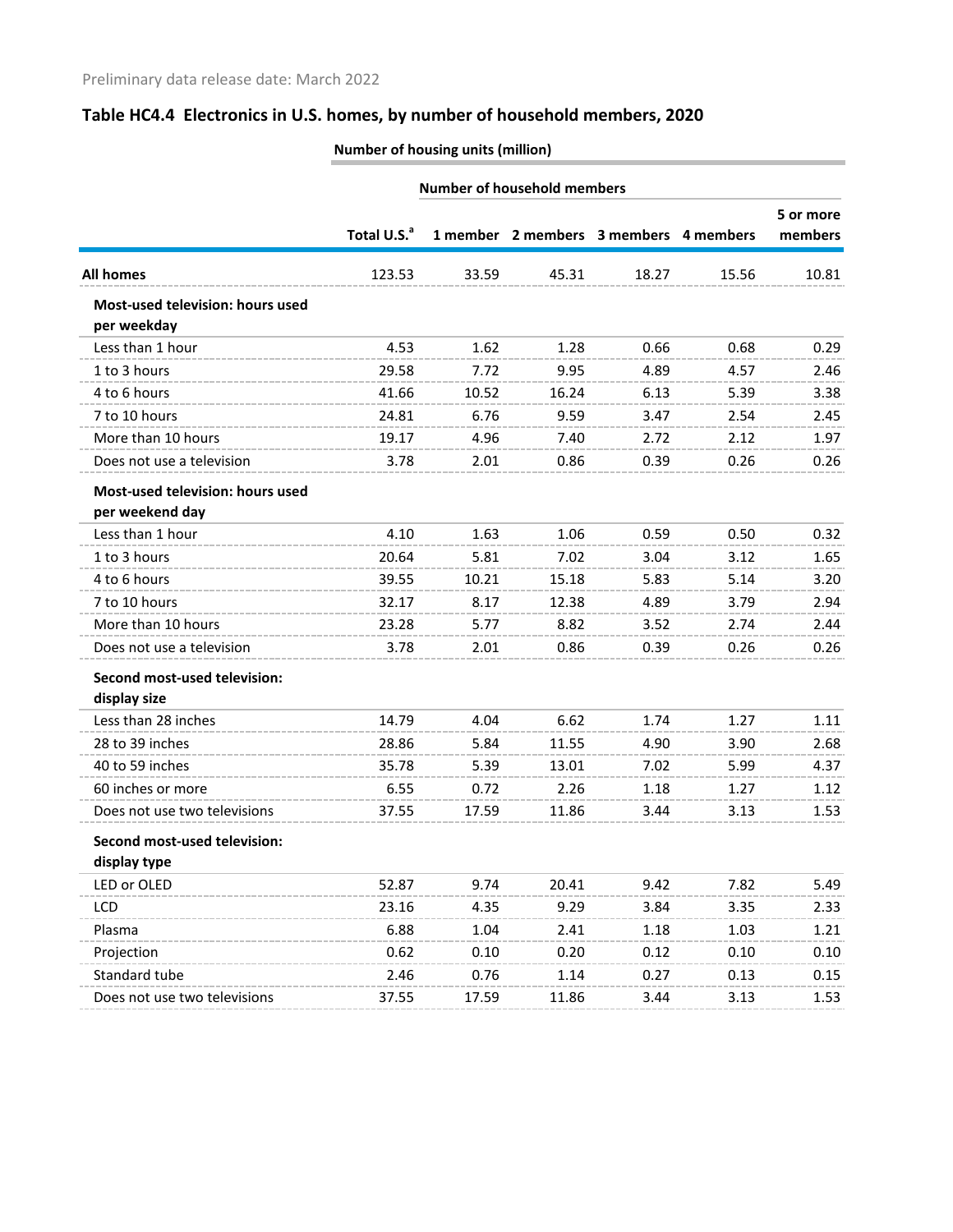|                                      |                         |       | <b>Number of household members</b> |                                        |       |                      |
|--------------------------------------|-------------------------|-------|------------------------------------|----------------------------------------|-------|----------------------|
|                                      | Total U.S. <sup>a</sup> |       |                                    | 1 member 2 members 3 members 4 members |       | 5 or more<br>members |
| <b>All homes</b>                     | 123.53                  | 33.59 | 45.31                              | 18.27                                  | 15.56 | 10.81                |
| Second most-used television: use     |                         |       |                                    |                                        |       |                      |
| Watching live programming            | 40.32                   | 9.82  | 18.57                              | 5.53                                   | 3.67  | 2.73                 |
| Watching recorded or on-demand       |                         |       |                                    |                                        |       |                      |
| programming from a set-top box       | 8.82                    | 1.46  | 3.92                               | 1.54                                   | 1.09  | 0.81                 |
| Streaming content via built-in smart |                         |       |                                    |                                        |       |                      |
| TV apps                              | 16.23                   | 2.08  | 4.81                               | 3.49                                   | 3.42  | 2.43                 |
| Streaming content via a separate     |                         |       |                                    |                                        |       |                      |
| streaming device                     | 11.83                   | 1.84  | 4.08                               | 2.25                                   | 2.20  | 1.45                 |
| Playing video games                  | 7.74                    | 0.49  | 1.70                               | 1.87                                   | 1.91  | 1.78                 |
| Other use                            | 1.04                    | 0.31  | 0.37                               | 0.16                                   | 0.13  | 0.08                 |
| Does not use two televisions         | 37.55                   | 17.59 | 11.86                              | 3.44                                   | 3.13  | 1.53                 |
| Second most-used television: hours   |                         |       |                                    |                                        |       |                      |
| used per weekday                     |                         |       |                                    |                                        |       |                      |
| Less than 1 hour                     | 15.96                   | 4.11  | 6.73                               | 2.23                                   | 1.91  | 0.98                 |
| 1 to 3 hours                         | 39.09                   | 7.49  | 15.44                              | 6.52                                   | 5.75  | 3.88                 |
| 4 to 6 hours                         | 18.55                   | 2.75  | 7.07                               | 3.62                                   | 2.73  | 2.37                 |
| 7 to 10 hours                        | 7.84                    | 1.08  | 2.90                               | 1.42                                   | 1.21  | 1.24                 |
| More than 10 hours                   | 4.54                    | 0.56  | 1.31                               | 1.04                                   | 0.83  | 0.81                 |
| Does not use two televisions         | 37.55                   | 17.59 | 11.86                              | 3.44                                   | 3.13  | 1.53                 |
| Second most-used television: hours   |                         |       |                                    |                                        |       |                      |
| used per weekend day                 |                         |       |                                    |                                        |       |                      |
| Less than 1 hour                     | 15.24                   | 4.15  | 6.49                               | 2.13                                   | 1.56  | 0.92                 |
| 1 to 3 hours                         | 34.96                   | 7.05  | 14.38                              | 5.51                                   | 4.96  | 3.08                 |
| 4 to 6 hours                         | 20.13                   | 2.91  | 7.34                               | 3.92                                   | 3.24  | 2.73                 |
| 7 to 10 hours                        | 10.11                   | 1.29  | 3.56                               | 2.06                                   | 1.67  | 1.53                 |
| More than 10 hours                   | 5.53                    | 0.61  | 1.68                               | 1.21                                   | 1.01  | 1.02                 |
| Does not use two televisions         | 37.55                   | 17.59 | 11.86                              | 3.44                                   | 3.13  | 1.53                 |
| Third most-used television: display  |                         |       |                                    |                                        |       |                      |
| size                                 |                         |       |                                    |                                        |       |                      |
| Less than 28 inches                  | 10.74                   | 1.55  | 4.51                               | 1.86                                   | 1.57  | 1.25                 |
|                                      |                         |       |                                    |                                        |       |                      |
| 28 to 39 inches                      | 16.71                   | 1.29  | 5.54                               | 3.92                                   | 3.40  | 2.56                 |
| 40 to 59 inches                      | 14.99                   | 1.00  | 4.91                               | 3.38                                   | 3.06  | 2.63                 |
| 60 inches or more                    | 2.39                    | 0.11  | 0.88                               | 0.55                                   | 0.47  | 0.39                 |
| Does not use three televisions       | 78.70                   | 29.64 | 29.47                              | 8.56                                   | 7.06  | 3.97                 |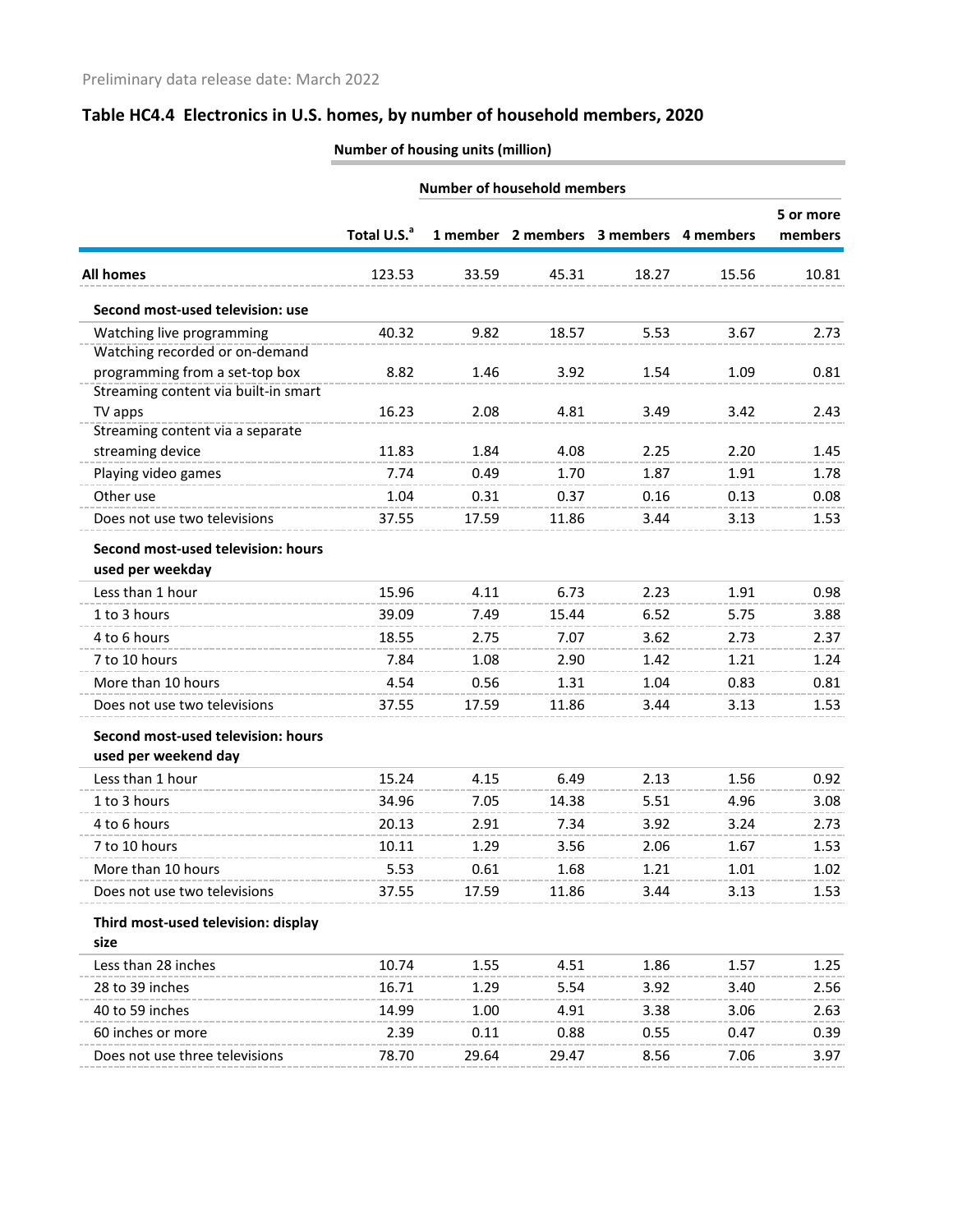|                                             | <b>Number of household members</b> |       |       |                                        |       |                      |
|---------------------------------------------|------------------------------------|-------|-------|----------------------------------------|-------|----------------------|
|                                             | Total U.S. <sup>a</sup>            |       |       | 1 member 2 members 3 members 4 members |       | 5 or more<br>members |
| <b>All homes</b>                            | 123.53                             | 33.59 | 45.31 | 18.27                                  | 15.56 | 10.81                |
| Third most-used television: display<br>type |                                    |       |       |                                        |       |                      |
| LED or OLED                                 | 27.18                              | 2.34  | 9.66  | 5.92                                   | 5.16  | 4.10                 |
| LCD                                         | 12.68                              | 1.10  | 4.55  | 2.72                                   | 2.53  | 1.78                 |
| Plasma                                      | 3.28                               | 0.22  | 0.89  | 0.78                                   | 0.59  | 0.81                 |
| Projection                                  | 0.35                               | Q     | 0.12  | 0.10                                   | 0.06  | Q                    |
| Standard tube                               | 1.34                               | 0.27  | 0.61  | 0.19                                   | 0.15  | 0.10                 |
| Does not use three televisions              | 78.70                              | 29.64 | 29.47 | 8.56                                   | 7.06  | 3.97                 |
| Third most-used television: use             |                                    |       |       |                                        |       |                      |
| Watching live programming                   | 19.66                              | 2.52  | 9.12  | 3.73                                   | 2.30  | 1.98                 |
| Watching recorded or on-demand              |                                    |       |       |                                        |       |                      |
| programming from a set-top box              | 3.96                               | 0.30  | 1.56  | 0.84                                   | 0.74  | 0.53                 |
| Streaming content via built-in smart        |                                    |       |       |                                        |       |                      |
| TV apps<br>Streaming content via a separate | 8.52                               | 0.42  | 2.14  | 2.02                                   | 2.18  | 1.76                 |
| streaming device                            | 6.95                               | 0.45  | 1.98  | 1.70                                   | 1.73  | 1.09                 |
| Playing video games                         | 4.99                               | 0.13  | 0.81  | 1.30                                   | 1.34  | 1.42                 |
| Other use                                   | 0.75                               | 0.13  | 0.23  | 0.12                                   | 0.21  | Q                    |
| Does not use three televisions              | 78.70                              | 29.64 | 29.47 | 8.56                                   | 7.06  | 3.97                 |
| Third most-used television: hours           |                                    |       |       |                                        |       |                      |
| used per weekday                            |                                    |       |       |                                        |       |                      |
| Less than 1 hour                            | 13.85                              | 1.96  | 6.19  | 2.64                                   | 2.04  | 1.02                 |
| 1 to 3 hours                                | 19.00                              | 1.33  | 6.70  | 4.26                                   | 3.75  | 2.97                 |
| 4 to 6 hours                                | 7.17                               | 0.39  | 1.89  | 1.65                                   | 1.56  | 1.67                 |
| 7 to 10 hours                               | 3.20                               | 0.16  | 0.73  | 0.83                                   | 0.77  | 0.71                 |
| More than 10 hours                          | 1.62                               | 0.10  | 0.33  | 0.33                                   | 0.39  | 0.46                 |
| Does not use three televisions              | 78.70                              | 29.64 | 29.47 | 8.56                                   | 7.06  | 3.97                 |
| Third most-used television: hours           |                                    |       |       |                                        |       |                      |
| used per weekend day                        |                                    |       |       |                                        |       |                      |
| Less than 1 hour                            | 13.47                              | 1.90  | 6.17  | 2.52                                   | 1.84  | 1.04                 |
| 1 to 3 hours                                | 17.12                              | 1.38  | 6.40  | 3.68                                   | 3.26  | 2.40                 |
| 4 to 6 hours                                | 8.28                               | 0.37  | 2.02  | 2.05                                   | 1.82  | 2.03                 |
| 7 to 10 hours                               | 3.77                               | 0.16  | 0.81  | 1.01                                   | 1.03  | 0.75                 |
| More than 10 hours                          | 2.19                               | 0.13  | 0.45  | 0.46                                   | 0.55  | 0.62                 |
| Does not use three televisions              | 78.70                              | 29.64 | 29.47 | 8.56                                   | 7.06  | 3.97                 |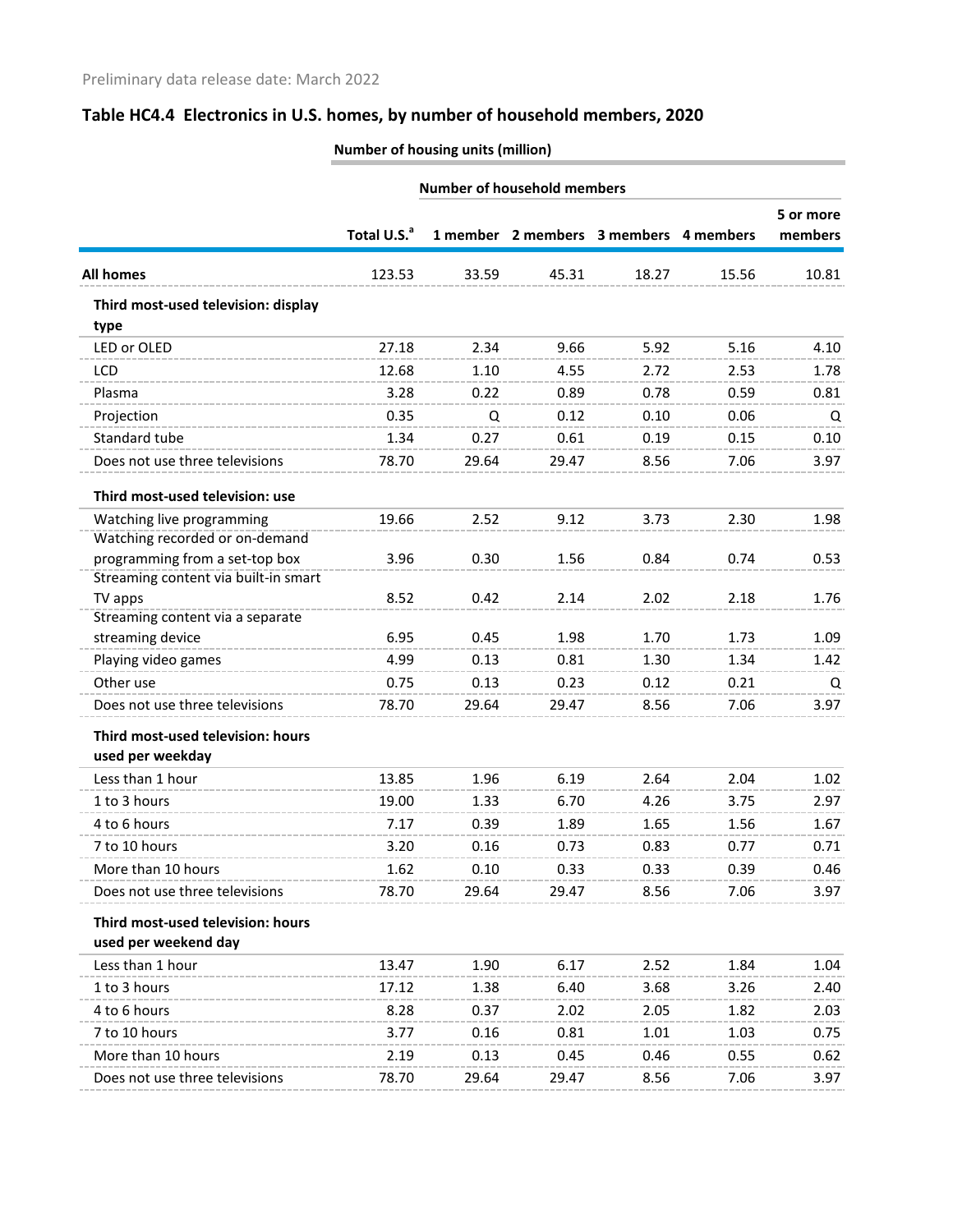|                                                                      |                         |       | <b>Number of household members</b> |                                        |       |           |
|----------------------------------------------------------------------|-------------------------|-------|------------------------------------|----------------------------------------|-------|-----------|
|                                                                      |                         |       |                                    |                                        |       | 5 or more |
|                                                                      | Total U.S. <sup>a</sup> |       |                                    | 1 member 2 members 3 members 4 members |       | members   |
| <b>All homes</b>                                                     | 123.53                  | 33.59 | 45.31                              | 18.27                                  | 15.56 | 10.81     |
| Number of cable or satellite boxes<br>without DVRs used              |                         |       |                                    |                                        |       |           |
| 0                                                                    | 80.60                   | 21.78 | 27.88                              | 12.31                                  | 11.16 | 7.47      |
| 1                                                                    | 24.18                   | 8.38  | 8.97                               | 2.89                                   | 2.30  | 1.64      |
| 2                                                                    | 11.62                   | 2.69  | 5.42                               | 1.58                                   | 1.08  | 0.85      |
| 3 or more                                                            | 7.12                    | 0.73  | 3.05                               | 1.49                                   | 1.01  | 0.85      |
| Number of cable or satellite boxes<br>with DVRs used                 |                         |       |                                    |                                        |       |           |
| 0                                                                    | 81.63                   | 24.54 | 27.04                              | 12.19                                  | 10.61 | 7.26      |
| 1                                                                    | 25.55                   | 6.57  | 11.06                              | 3.17                                   | 2.78  | 1.97      |
| 2                                                                    | 9.36                    | 1.91  | 4.45                               | 1.37                                   | 0.86  | 0.76      |
| 3 or more                                                            | 6.99                    | 0.56  | 2.76                               | 1.53                                   | 1.31  | 0.82      |
| Number of separate DVRs used (not<br>part of cable or satellite box) |                         |       |                                    |                                        |       |           |
| 0                                                                    | 117.10                  | 32.17 | 42.42                              | 17.49                                  | 14.79 | 10.23     |
| 1                                                                    | 4.56                    | 1.17  | 2.07                               | 0.47                                   | 0.50  | 0.34      |
| 2                                                                    | 1.33                    | 0.19  | 0.60                               | 0.20                                   | 0.19  | 0.16      |
| 3 or more                                                            | 0.53                    | 0.06  | 0.22                               | 0.10                                   | 0.08  | 0.08      |
| Number of DVD or Blu-ray players<br>used                             |                         |       |                                    |                                        |       |           |
| 0                                                                    | 69.10                   | 21.39 | 23.99                              | 9.78                                   | 8.24  | 5.70      |
| 1                                                                    | 40.79                   | 10.28 | 16.22                              | 5.87                                   | 5.00  | 3.42      |
| 2                                                                    | 11.05                   | 1.72  | 4.33                               | 2.04                                   | 1.70  | 1.25      |
| 3 or more                                                            | 2.59                    | 0.19  | 0.76                               | 0.58                                   | 0.61  | 0.44      |
| Number of VCRs used                                                  |                         |       |                                    |                                        |       |           |
| 0                                                                    | 104.82                  | 28.64 | 36.92                              | 15.75                                  | 13.89 | 9.62      |
| 1                                                                    | 16.59                   | 4.57  | 7.35                               | 2.21                                   | 1.43  | 1.03      |
| 2                                                                    | 1.79                    | 0.35  | 0.92                               | 0.23                                   | 0.16  | 0.12      |
| 3 or more                                                            | 0.32                    | Q     | 0.13                               | Q                                      | Q     | Q         |
| Number of internet streaming devices<br>used                         |                         |       |                                    |                                        |       |           |
| 0                                                                    | 54.15                   | 19.74 | 20.55                              | 6.03                                   | 4.71  | 3.12      |
| 1                                                                    | 34.74                   | 9.09  | 13.23                              | 5.23                                   | 4.24  | 2.96      |
| 2                                                                    | 18.68                   | 3.35  | 6.86                               | 3.52                                   | 2.88  | 2.07      |
| 3 or more                                                            | 15.95                   | 1.40  | 4.67                               | 3.49                                   | 3.73  | 2.66      |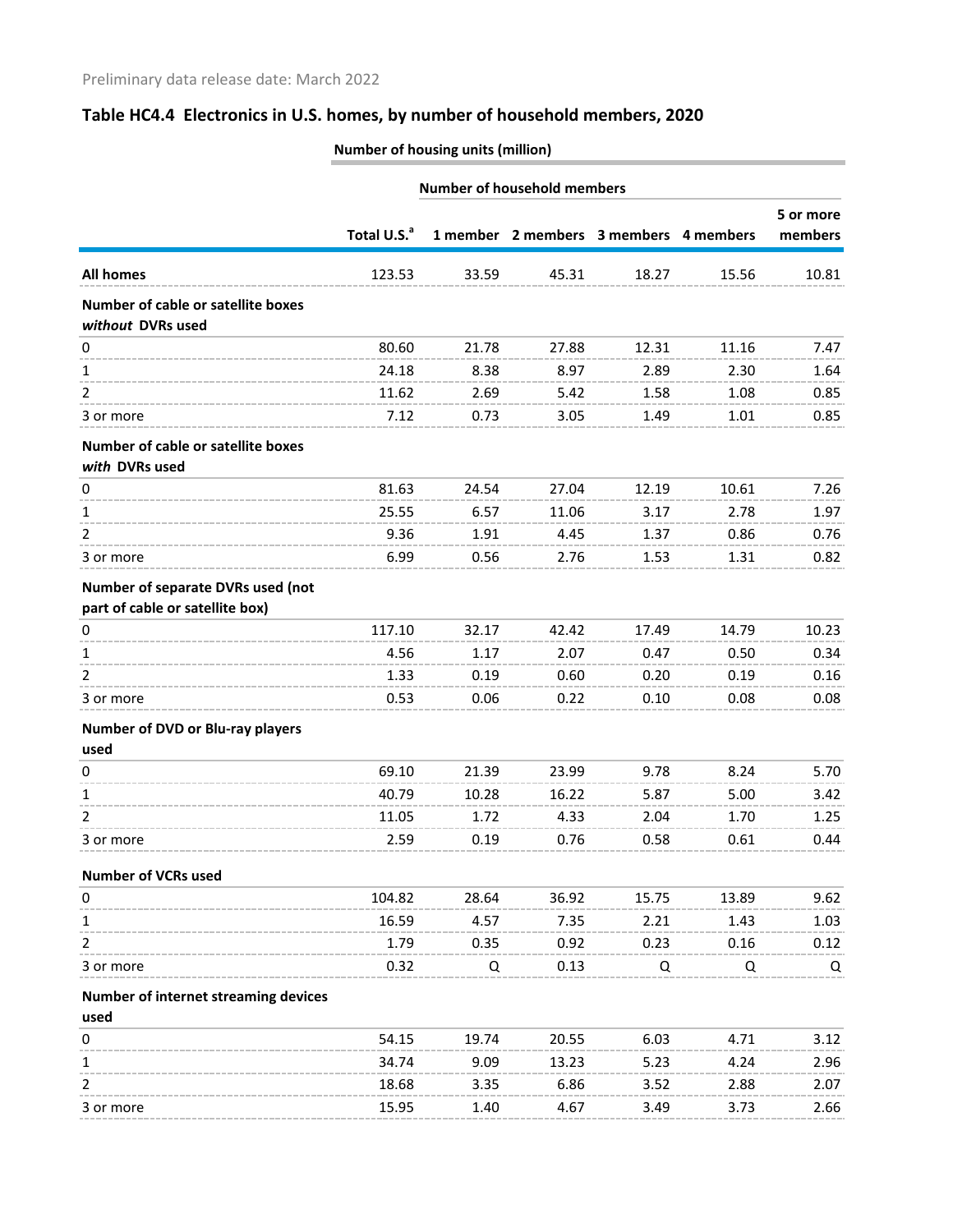|                                                         | <b>Number of household members</b> |       |                                        |       |       |                      |
|---------------------------------------------------------|------------------------------------|-------|----------------------------------------|-------|-------|----------------------|
|                                                         | Total U.S. <sup>a</sup>            |       | 1 member 2 members 3 members 4 members |       |       | 5 or more<br>members |
| <b>All homes</b>                                        | 123.53                             | 33.59 | 45.31                                  | 18.27 | 15.56 | 10.81                |
| Number of home theater or audio<br>systems used         |                                    |       |                                        |       |       |                      |
| 0                                                       | 92.93                              | 28.26 | 33.56                                  | 12.82 | 10.71 | 7.58                 |
| 1                                                       | 25.81                              | 4.79  | 10.01                                  | 4.58  | 3.98  | 2.45                 |
| 2                                                       | 4.17                               | 0.51  | 1.55                                   | 0.70  | 0.75  | 0.65                 |
| 3 or more                                               | 0.63                               | Q     | 0.19                                   | 0.17  | 0.11  | 0.13                 |
| Number of video game consoles used                      |                                    |       |                                        |       |       |                      |
| 0                                                       | 81.03                              | 29.02 | 33.76                                  | 8.83  | 5.96  | 3.45                 |
| 1                                                       | 29.51                              | 4.00  | 9.08                                   | 6.54  | 5.82  | 4.08                 |
| 2                                                       | 9.59                               | 0.49  | 2.06                                   | 2.18  | 2.71  | 2.14                 |
| 3 or more                                               | 3.40                               | 0.08  | 0.41                                   | 0.71  | 1.06  | 1.14                 |
| Have internet access in the home                        |                                    |       |                                        |       |       |                      |
| Yes                                                     | 114.73                             | 28.14 | 42.83                                  | 17.80 | 15.35 | 10.60                |
| Pays cell phone company or internet<br>service provider | 110.21                             | 26.60 | 41.38                                  | 17.24 | 14.79 | 10.20                |
| Does not pay cell phone company or                      |                                    |       |                                        |       |       |                      |
| internet service provider                               | 4.51                               | 1.54  | 1.45                                   | 0.56  | 0.56  | 0.40                 |
| No                                                      | 8.80                               | 5.44  | 2.48                                   | 0.47  | 0.21  | 0.21                 |
| <b>Number of smart speakers</b>                         |                                    |       |                                        |       |       |                      |
| 0                                                       | 84.23                              | 26.77 | 31.18                                  | 11.19 | 8.77  | 6.31                 |
| 1                                                       | 20.09                              | 4.28  | 7.69                                   | 3.36  | 2.91  | 1.85                 |
| 2                                                       | 9.62                               | 1.64  | 3.57                                   | 1.63  | 1.65  | 1.13                 |
| 3 or more                                               | 9.59                               | 0.90  | 2.87                                   | 2.08  | 2.22  | 1.53                 |
| <b>Smart speaker controls</b>                           |                                    |       |                                        |       |       |                      |
| Lighting                                                | 9.70                               | 1.64  | 3.14                                   | 1.91  | 1.87  | 1.16                 |
| Temperature                                             | 5.40                               | 0.57  | 1.91                                   | 1.12  | 1.12  | 0.69                 |
| Security system, cameras, or locks                      | 7.07                               | 1.05  | 2.20                                   | 1.32  | 1.47  | 1.02                 |
| Television, set-top box, or streaming                   |                                    |       |                                        |       |       |                      |
| device                                                  | 9.30                               | 1.53  | 3.00                                   | 1.75  | 1.71  | 1.30                 |
| Something else                                          | 0.77                               | 0.14  | 0.24                                   | 0.17  | 0.12  | 0.10                 |
| Does not use smart speaker to control                   |                                    |       |                                        |       |       |                      |
| devices                                                 | 22.31                              | 4.00  | 8.40                                   | 3.94  | 3.61  | 2.36                 |
| Does not have smart speaker                             | 84.23                              | 26.77 | 31.18                                  | 11.19 | 8.77  | 6.31                 |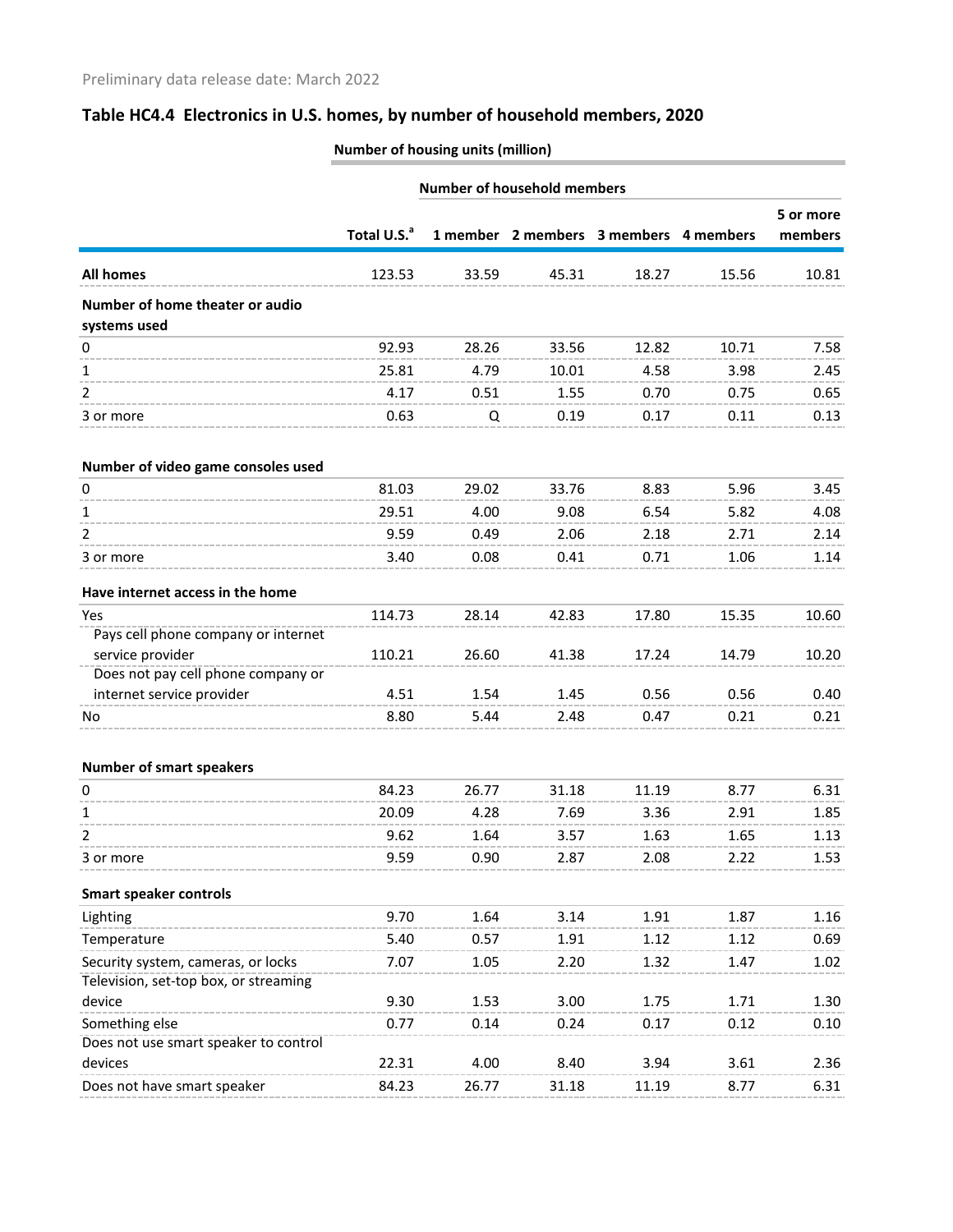|                                                           | <b>Number of household members</b> |       |       |                                        |              |                      |
|-----------------------------------------------------------|------------------------------------|-------|-------|----------------------------------------|--------------|----------------------|
|                                                           | Total U.S. <sup>a</sup>            |       |       | 1 member 2 members 3 members 4 members |              | 5 or more<br>members |
| <b>All homes</b>                                          | 123.53                             | 33.59 | 45.31 | 18.27                                  | 15.56        | 10.81                |
| Number of desktop computers used                          |                                    |       |       |                                        |              |                      |
| 0                                                         | 73.13                              | 24.37 | 25.07 | 9.69                                   | 8.16         | 5.85                 |
| 1                                                         | 39.89                              | 8.42  | 16.42 | 6.52                                   | 5.17         | 3.37                 |
| 2                                                         | 7.92                               | 0.62  | 3.19  | 1.54                                   | 1.59         | 0.99                 |
| 3 or more                                                 | 2.58                               | 0.18  | 0.64  | 0.53                                   | 0.64         | 0.61                 |
| Number of laptop computers used                           |                                    |       |       |                                        |              |                      |
| 0                                                         | 31.34                              | 14.52 | 11.41 | 2.74                                   | 1.59         | 1.09                 |
| 1                                                         | 44.71                              | 15.28 | 17.88 | 5.55                                   | 3.70         | 2.30                 |
| 2                                                         | 28.21                              | 3.79  | 12.02 | 5.32                                   | 4.34         | 2.75                 |
| 3 or more                                                 | 19.27                              | N     | 4.00  | 4.66                                   | 5.94         | 4.67                 |
| Number of tablets and e-readers used                      |                                    |       |       |                                        |              |                      |
| 0                                                         | 50.01                              | 20.01 | 17.70 | 5.64                                   | 3.98         | 2.68                 |
| 1                                                         | 39.90                              | 11.40 | 15.44 | 5.91                                   | 4.46         | 2.68                 |
| 2                                                         | 22.27                              | 2.17  | 9.60  | 4.29                                   | 3.87         | 2.33                 |
| 3 or more                                                 | 11.36                              | N     | 2.57  | 2.43                                   | 3.24         | 3.12                 |
| Number of smartphones used                                |                                    |       |       |                                        |              |                      |
| 0                                                         | 14.76                              | 7.73  | 4.76  | 1.09                                   | 0.58         | 0.60                 |
| 1                                                         | 30.98                              | 22.23 | 6.52  | 1.35                                   | 0.49         | 0.39                 |
| $\overline{2}$                                            | 46.13                              | 3.63  | 30.73 | 5.49                                   | 4.60         | 1.68                 |
| 3 or more                                                 | 31.66                              | N     | 3.31  | 10.34                                  | 9.88         | 8.14                 |
| Number of other cell phones used                          |                                    |       |       |                                        |              |                      |
| 0                                                         | 101.09                             | 26.91 | 37.20 | 15.14                                  | 13.27        | 8.57                 |
| 1                                                         | 14.79                              | 6.25  | 4.85  | 1.66                                   | 1.09         | 0.94                 |
| 2                                                         | 5.08                               | 0.42  | 2.95  | 0.71                                   | 0.57         | 0.43                 |
| 3 or more                                                 | 2.57                               | N     | 0.31  | 0.76                                   | 0.63         | 0.87                 |
| Number of printers, scanners,<br>copiers, or fax machines |                                    |       |       |                                        |              |                      |
|                                                           | 44.08                              | 17.65 | 13.68 | 5.39                                   | 4.10         | 3.25                 |
| 0<br>1                                                    | 68.40                              | 14.65 | 26.80 | 10.88                                  | 9.76         | 6.32                 |
| 2                                                         |                                    |       |       |                                        |              |                      |
|                                                           | 9.41<br>1.63                       | 1.12  | 4.10  | 1.68<br>0.32                           | 1.43<br>0.26 | 1.08                 |
| 3 or more                                                 |                                    | 0.16  | 0.73  |                                        |              | 0.16                 |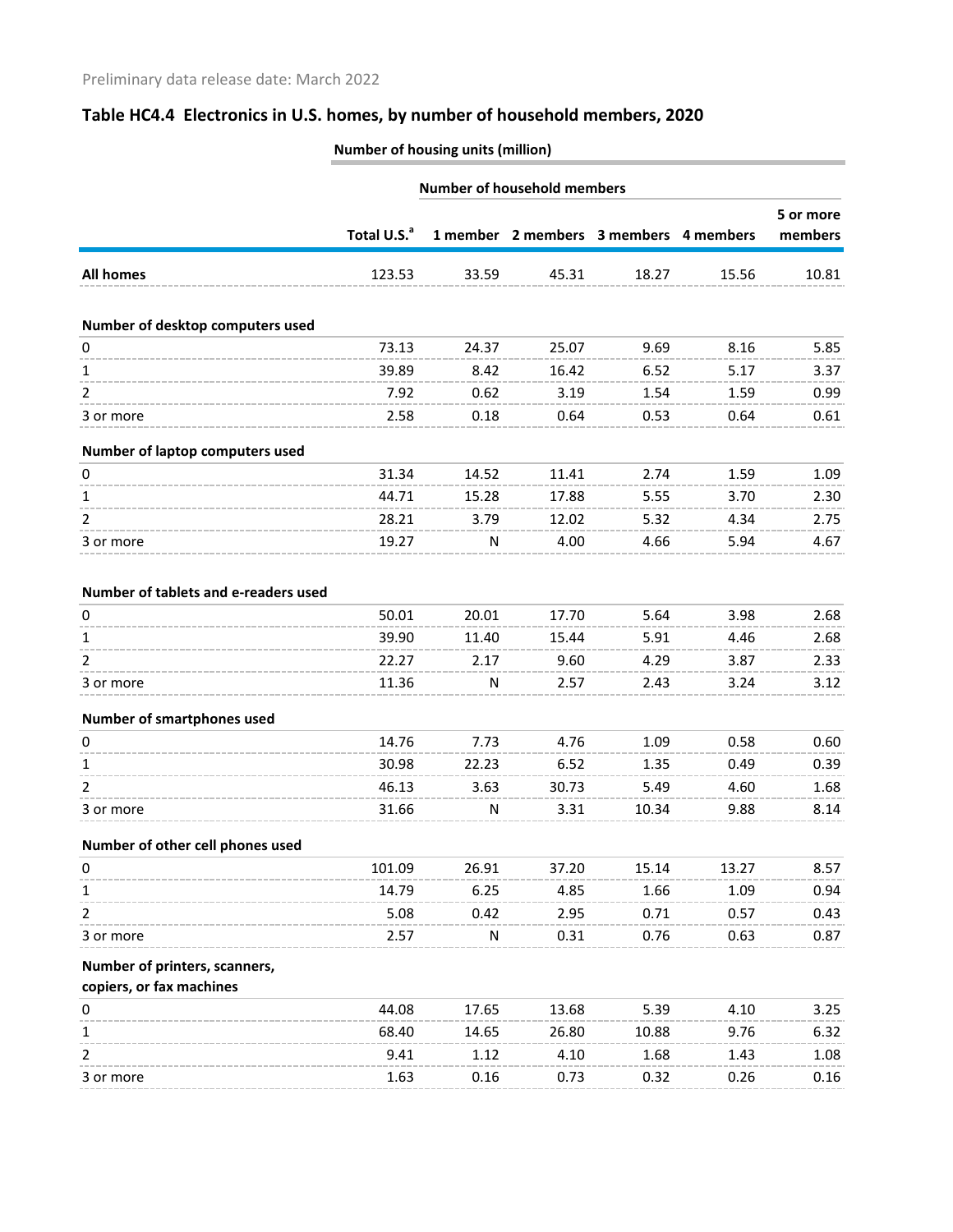|                  |        | <b>NUMBER OF HOUSING UNITS (MINORITY</b>                       |       |       |       |                      |
|------------------|--------|----------------------------------------------------------------|-------|-------|-------|----------------------|
|                  |        | Number of household members                                    |       |       |       |                      |
|                  |        | Total U.S. <sup>a</sup> 1 member 2 members 3 members 4 members |       |       |       | 5 or more<br>members |
| <b>All homes</b> | 123.53 | 33.59                                                          | 45.31 | 18.27 | 15.56 | 10.81                |

**Number of housing units (million)**

Source: U.S. Energy Information Administration, Office of Energy Demand and Integrated Statistics, Form EIA-457A of the *2020 Residential Energy Consumption Survey*

Notes: Because of rounding, data may not sum to totals. See RECS Terminology for definition of terms used in these tables.

<sup>a</sup> Total U.S. includes all primary occupied housing units in the 50 states and the District of Columbia. Vacant housing units, seasonal units, second homes, military houses, and group quarters are excluded.

Q = Data withheld because either the relative standard error (RSE) was greater than 50% or fewer than 10 households in reporting sample.

N = No households in reporting sample.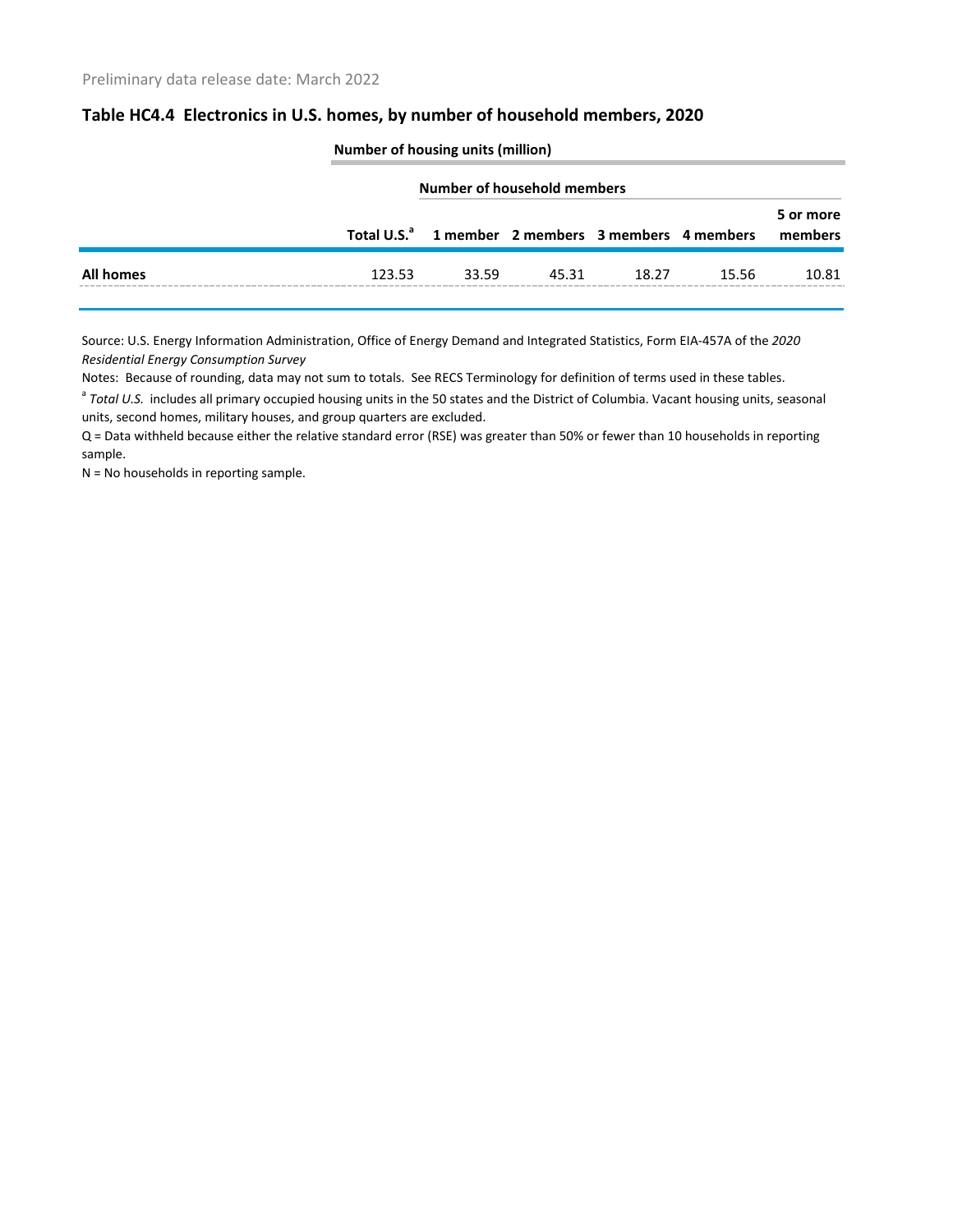| RSEs for number of housing units |  |
|----------------------------------|--|
|                                  |  |

|                                                      | <b>Number of household members</b> |       |       |                                        |       |                      |
|------------------------------------------------------|------------------------------------|-------|-------|----------------------------------------|-------|----------------------|
|                                                      | Total U.S. <sup>a</sup>            |       |       | 1 member 2 members 3 members 4 members |       | 5 or more<br>members |
| <b>All homes</b>                                     | 0.00                               | 1.26  | 1.16  | 1.88                                   | 2.10  | 3.16                 |
| <b>Number of televisions used</b>                    |                                    |       |       |                                        |       |                      |
| 0                                                    | 5.44                               | 7.60  | 10.58 | 13.21                                  | 19.72 | 21.37                |
| 1                                                    | 1.34                               | 2.17  | 2.86  | 5.52                                   | 5.37  | 9.82                 |
| 2                                                    | 1.23                               | 2.56  | 1.91  | 4.17                                   | 4.76  | 6.15                 |
| 3                                                    | 1.61                               | 5.74  | 3.10  | 4.84                                   | 4.84  | 5.45                 |
| 4                                                    | 2.56                               | 9.90  | 4.45  | 4.61                                   | 5.01  | 7.41                 |
| 5 or more                                            | 3.62                               | 16.97 | 6.73  | 7.05                                   | 6.12  | 6.78                 |
| Most-used television: display size                   |                                    |       |       |                                        |       |                      |
| Less than 28 inches                                  | 3.11                               | 5.88  | 6.26  | 12.74                                  | 13.48 | 16.31                |
| 28 to 39 inches                                      | 1.68                               | 2.88  | 3.23  | 5.03                                   | 7.52  | 7.97                 |
| 40 to 59 inches                                      | 0.78                               | 2.11  | 1.70  | 2.61                                   | 3.02  | 4.43                 |
| 60 inches or more                                    | 1.57                               | 5.20  | 2.63  | 4.52                                   | 4.45  | 6.37                 |
| Does not use a television                            | 5.44                               | 7.60  | 10.58 | 13.21                                  | 19.72 | 21.37                |
| Most-used television: display type                   |                                    |       |       |                                        |       |                      |
| LED or OLED                                          | 0.66                               | 1.78  | 1.69  | 2.59                                   | 2.61  | 4.32                 |
| <b>LCD</b>                                           | 1.50                               | 3.60  | 3.21  | 5.25                                   | 5.68  | 6.36                 |
| Plasma                                               | 2.69                               | 7.97  | 4.37  | 7.48                                   | 7.28  | 9.90                 |
| Projection                                           | 11.24                              | 24.35 | 17.43 | 38.21                                  | 32.88 | 35.43                |
| Standard tube                                        | 8.25                               | 9.58  | 14.11 | 22.51                                  | 29.38 | 30.73                |
| Does not use a television                            | 5.44                               | 7.60  | 10.58 | 13.21                                  | 19.72 | 21.37                |
| Most-used television: use                            |                                    |       |       |                                        |       |                      |
| Watching live programming                            | 0.81                               | 1.96  | 1.61  | 3.52                                   | 4.58  | 4.66                 |
| Watching recorded or on-demand                       |                                    |       |       |                                        |       |                      |
| programming from a set-top box                       | 2.68                               | 5.10  | 3.01  | 7.11                                   | 8.12  | 12.45                |
| Streaming content via built-in smart                 |                                    |       |       |                                        |       |                      |
| TV apps                                              | 1.39                               | 4.27  | 3.02  | 4.41                                   | 4.15  | 5.74                 |
| Streaming content via a separate<br>streaming device | 2.22                               | 5.04  | 3.92  | 4.73                                   | 4.63  | 7.83                 |
| Playing video games                                  | 5.06                               | 15.07 | 9.88  | 14.70                                  |       | 15.25                |
|                                                      |                                    |       |       |                                        | 12.05 |                      |
| Other use                                            | 8.54                               | 15.26 | 16.99 | 34.27                                  | 29.70 | 34.96                |
| Does not use a television                            | 5.44                               | 7.60  | 10.58 | 13.21                                  | 19.72 | 21.37                |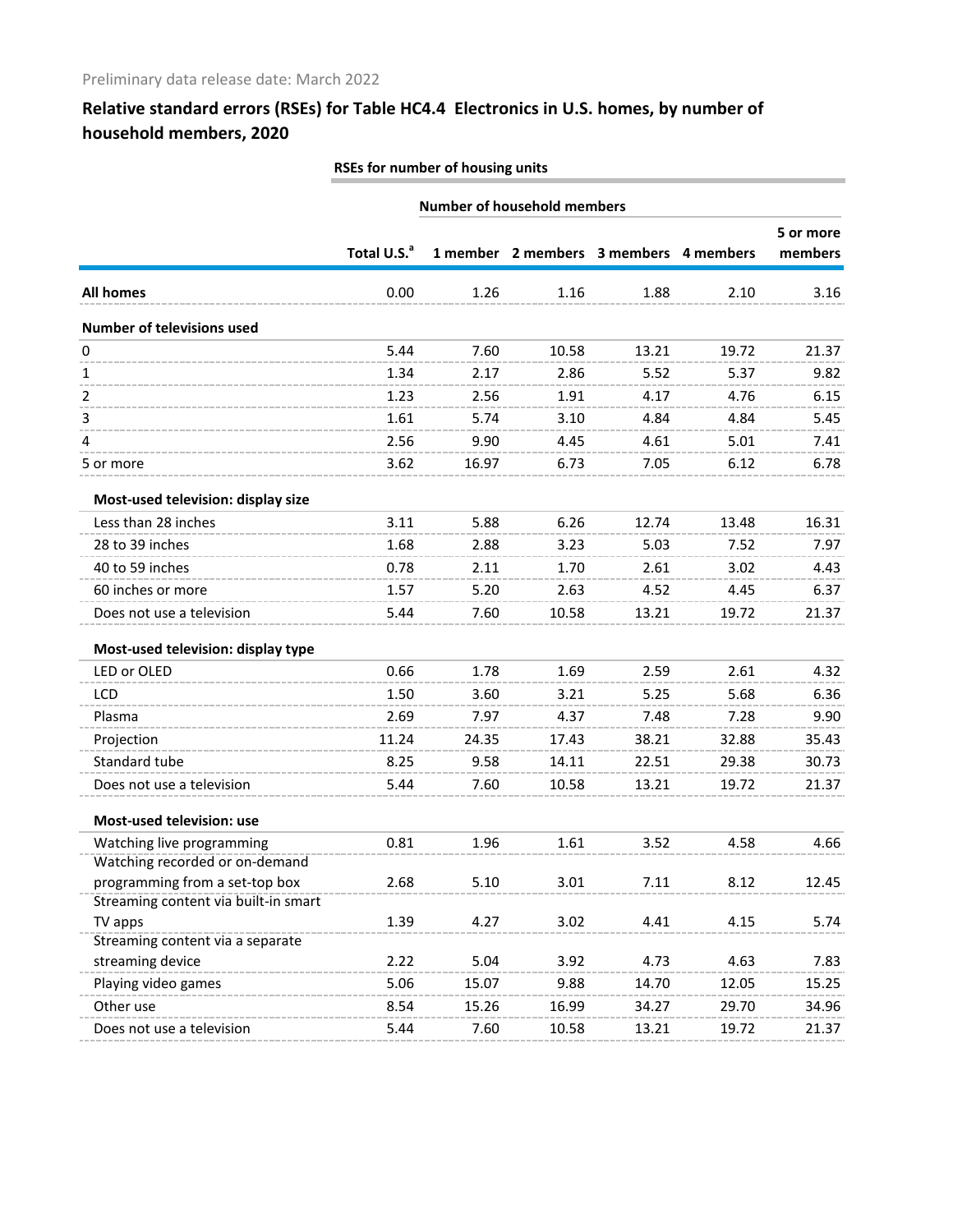| RSEs for number of housing units |  |
|----------------------------------|--|
|                                  |  |

|                                  | <b>Number of household members</b> |       |       |                                        |       |           |
|----------------------------------|------------------------------------|-------|-------|----------------------------------------|-------|-----------|
|                                  |                                    |       |       |                                        |       | 5 or more |
|                                  | Total U.S. <sup>a</sup>            |       |       | 1 member 2 members 3 members 4 members |       | members   |
| <b>All homes</b>                 | 0.00                               | 1.26  | 1.16  | 1.88                                   | 2.10  | 3.16      |
| Most-used television: hours used |                                    |       |       |                                        |       |           |
| per weekday                      |                                    |       |       |                                        |       |           |
| Less than 1 hour                 | 5.36                               | 8.46  | 8.58  | 11.05                                  | 11.90 | 16.94     |
| 1 to 3 hours                     | 1.62                               | 3.39  | 3.28  | 3.83                                   | 3.48  | 5.29      |
| 4 to 6 hours                     | 1.38                               | 3.01  | 2.13  | 3.94                                   | 3.37  | 5.49      |
| 7 to 10 hours                    | 1.75                               | 3.87  | 3.27  | 6.03                                   | 6.02  | 6.46      |
| More than 10 hours               | 2.22                               | 4.05  | 3.93  | 6.32                                   | 7.03  | 7.85      |
| Does not use a television        | 5.44                               | 7.60  | 10.58 | 13.21                                  | 19.72 | 21.37     |
| Most-used television: hours used |                                    |       |       |                                        |       |           |
| per weekend day                  |                                    |       |       |                                        |       |           |
| Less than 1 hour                 | 5.20                               | 7.44  | 10.21 | 11.85                                  | 14.97 | 17.34     |
| 1 to 3 hours                     | 1.75                               | 3.58  | 3.16  | 4.28                                   | 5.66  | 6.94      |
| 4 to 6 hours                     | 1.32                               | 3.04  | 2.38  | 4.09                                   | 3.67  | 5.58      |
| 7 to 10 hours                    | 1.49                               | 3.65  | 2.74  | 4.59                                   | 4.69  | 5.43      |
| More than 10 hours               | 1.91                               | 3.75  | 2.95  | 5.57                                   | 6.40  | 6.68      |
| Does not use a television        | 5.44                               | 7.60  | 10.58 | 13.21                                  | 19.72 | 21.37     |
| Second most-used television:     |                                    |       |       |                                        |       |           |
| display size                     |                                    |       |       |                                        |       |           |
| Less than 28 inches              | 2.41                               | 4.95  | 3.55  | 6.67                                   | 8.54  | 9.95      |
| 28 to 39 inches                  | 1.53                               | 3.80  | 3.01  | 4.00                                   | 4.77  | 5.92      |
| 40 to 59 inches                  | 1.20                               | 4.04  | 2.12  | 3.62                                   | 3.42  | 5.07      |
| 60 inches or more                | 3.68                               | 10.57 | 6.23  | 7.86                                   | 8.81  | 9.10      |
| Does not use two televisions     | 1.28                               | 1.82  | 2.85  | 4.80                                   | 5.78  | 8.40      |
| Second most-used television:     |                                    |       |       |                                        |       |           |
| display type                     |                                    |       |       |                                        |       |           |
| LED or OLED                      | 1.09                               | 2.95  | 2.09  | 3.00                                   | 3.00  | 4.29      |
| LCD                              | 1.86                               | 4.73  | 2.74  | 5.60                                   | 5.27  | 5.96      |
| Plasma                           | 3.69                               | 9.35  | 6.41  | 7.94                                   | 9.37  | 9.68      |
| Projection                       | 11.74                              | 32.35 | 21.50 | 31.63                                  | 28.12 | 32.25     |
| Standard tube                    | 6.03                               | 10.76 | 8.80  | 19.99                                  | 22.47 | 29.33     |
| Does not use two televisions     | 1.28                               | 1.82  | 2.85  | 4.80                                   | 5.78  | 8.40      |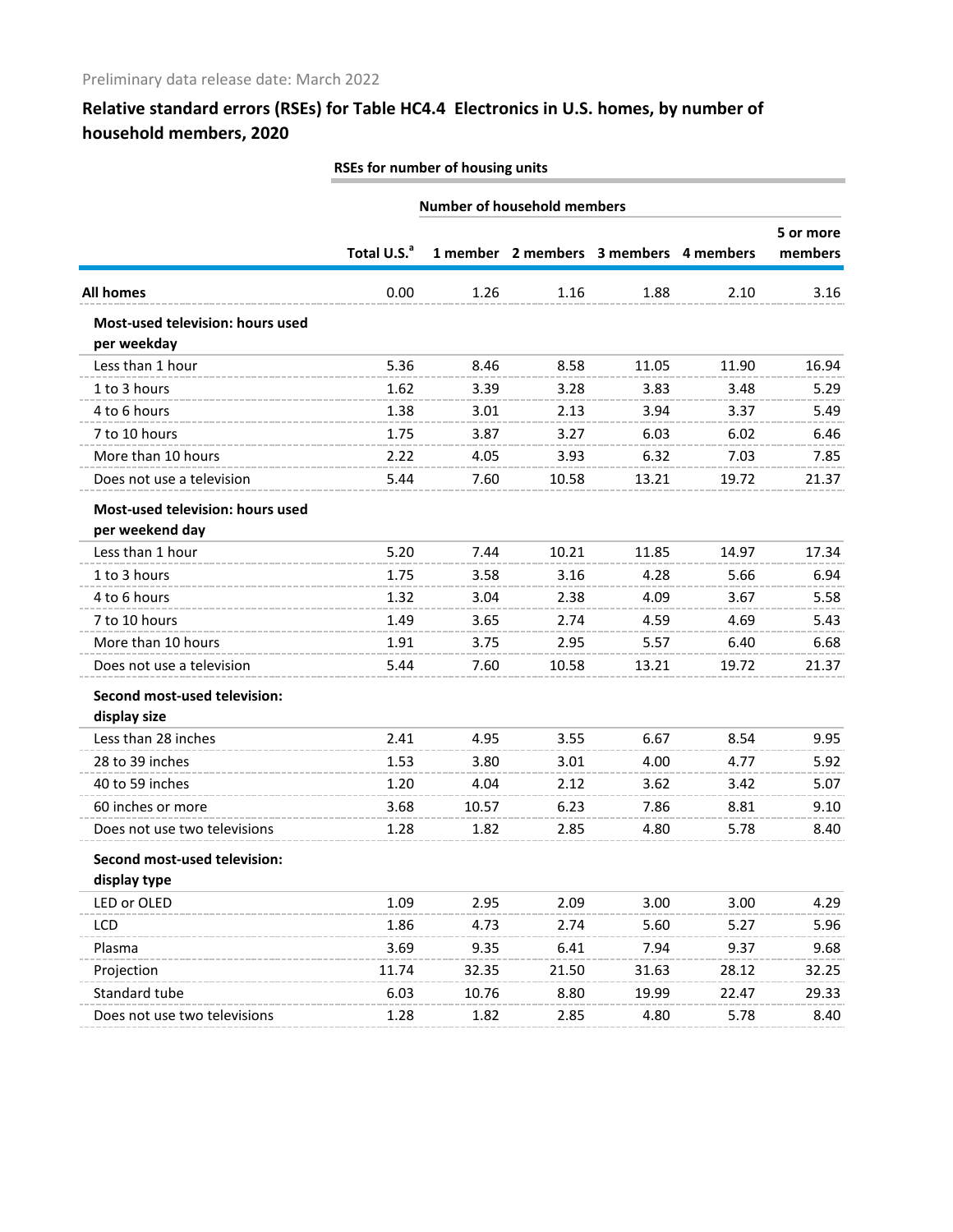| RSEs for number of housing units |  |
|----------------------------------|--|
|                                  |  |

|                                                            | <b>Number of household members</b> |       |       |                                        |       |                      |
|------------------------------------------------------------|------------------------------------|-------|-------|----------------------------------------|-------|----------------------|
|                                                            | Total U.S. <sup>a</sup>            |       |       | 1 member 2 members 3 members 4 members |       | 5 or more<br>members |
| <b>All homes</b>                                           | 0.00                               | 1.26  | 1.16  | 1.88                                   | 2.10  | 3.16                 |
| Second most-used television: use                           |                                    |       |       |                                        |       |                      |
| Watching live programming                                  | 1.23                               | 2.89  | 2.01  | 3.90                                   | 5.08  | 6.55                 |
| Watching recorded or on-demand                             |                                    |       |       |                                        |       |                      |
| programming from a set-top box                             | 2.53                               | 8.02  | 4.28  | 8.65                                   | 8.08  | 10.21                |
| Streaming content via built-in smart                       |                                    |       |       |                                        |       |                      |
| TV apps<br>Streaming content via a separate                | 2.12                               | 7.66  | 3.92  | 5.23                                   | 5.17  | 6.70                 |
| streaming device                                           | 2.29                               | 7.46  | 4.82  | 5.01                                   | 5.11  | 7.31                 |
| Playing video games                                        | 3.13                               | 15.40 | 7.39  | 5.26                                   | 5.89  | 8.41                 |
| Other use                                                  | 8.33                               | 19.27 | 15.97 | 25.52                                  | 21.24 | 31.21                |
| Does not use two televisions                               | 1.28                               | 1.82  | 2.85  | 4.80                                   | 5.78  | 8.40                 |
|                                                            |                                    |       |       |                                        |       |                      |
| Second most-used television: hours                         |                                    |       |       |                                        |       |                      |
| used per weekday                                           |                                    |       |       |                                        |       |                      |
| Less than 1 hour                                           | 2.00                               | 4.41  | 3.29  | 5.99                                   | 6.85  | 8.72                 |
| 1 to 3 hours                                               | 1.28                               | 3.55  | 2.01  | 3.53                                   | 3.45  | 4.73                 |
| 4 to 6 hours                                               | 1.96                               | 5.54  | 3.74  | 4.25                                   | 5.18  | 6.61                 |
| 7 to 10 hours                                              | 2.96                               | 8.38  | 5.02  | 7.46                                   | 8.88  | 8.70                 |
| More than 10 hours                                         | 4.93                               | 13.28 | 9.93  | 9.99                                   | 10.53 | 13.23                |
| Does not use two televisions                               | 1.28                               | 1.82  | 2.85  | 4.80                                   | 5.78  | 8.40                 |
| Second most-used television: hours<br>used per weekend day |                                    |       |       |                                        |       |                      |
| Less than 1 hour                                           | 2.15                               | 4.53  | 3.81  | 6.06                                   | 6.60  | 9.90                 |
| 1 to 3 hours                                               | 1.40                               | 3.60  | 2.07  | 3.69                                   | 3.99  | 4.98                 |
| 4 to 6 hours                                               | 1.98                               | 5.70  | 3.05  | 4.04                                   | 5.35  | 5.95                 |
| 7 to 10 hours                                              | 2.61                               | 7.86  | 5.30  | 7.10                                   | 6.90  | 8.73                 |
| More than 10 hours                                         | 4.84                               | 11.94 | 8.43  | 11 05                                  | 1043  | 11.15                |
| Does not use two televisions                               | 1.28                               | 1.82  | 2.85  | 4.80                                   | 5.78  | 8.40                 |
|                                                            |                                    |       |       |                                        |       |                      |
| Third most-used television: display                        |                                    |       |       |                                        |       |                      |
| size                                                       |                                    |       |       |                                        |       |                      |
| Less than 28 inches                                        | 2.77                               | 6.95  | 4.27  | 6.85                                   | 7.76  | 9.16                 |
| 28 to 39 inches                                            | 1.78                               | 8.52  | 3.94  | 5.13                                   | 4.63  | 6.10                 |
| 40 to 59 inches                                            | 2.07                               | 8.16  | 4.15  | 5.47                                   | 5.06  | 6.48                 |
| 60 inches or more                                          | 6.21                               | 30.30 | 11.72 | 12.65                                  | 13.02 | 13.04                |
| Does not use three televisions                             | 0.55                               | 1.36  | 1.51  | 3.00                                   | 3.33  | 5.01                 |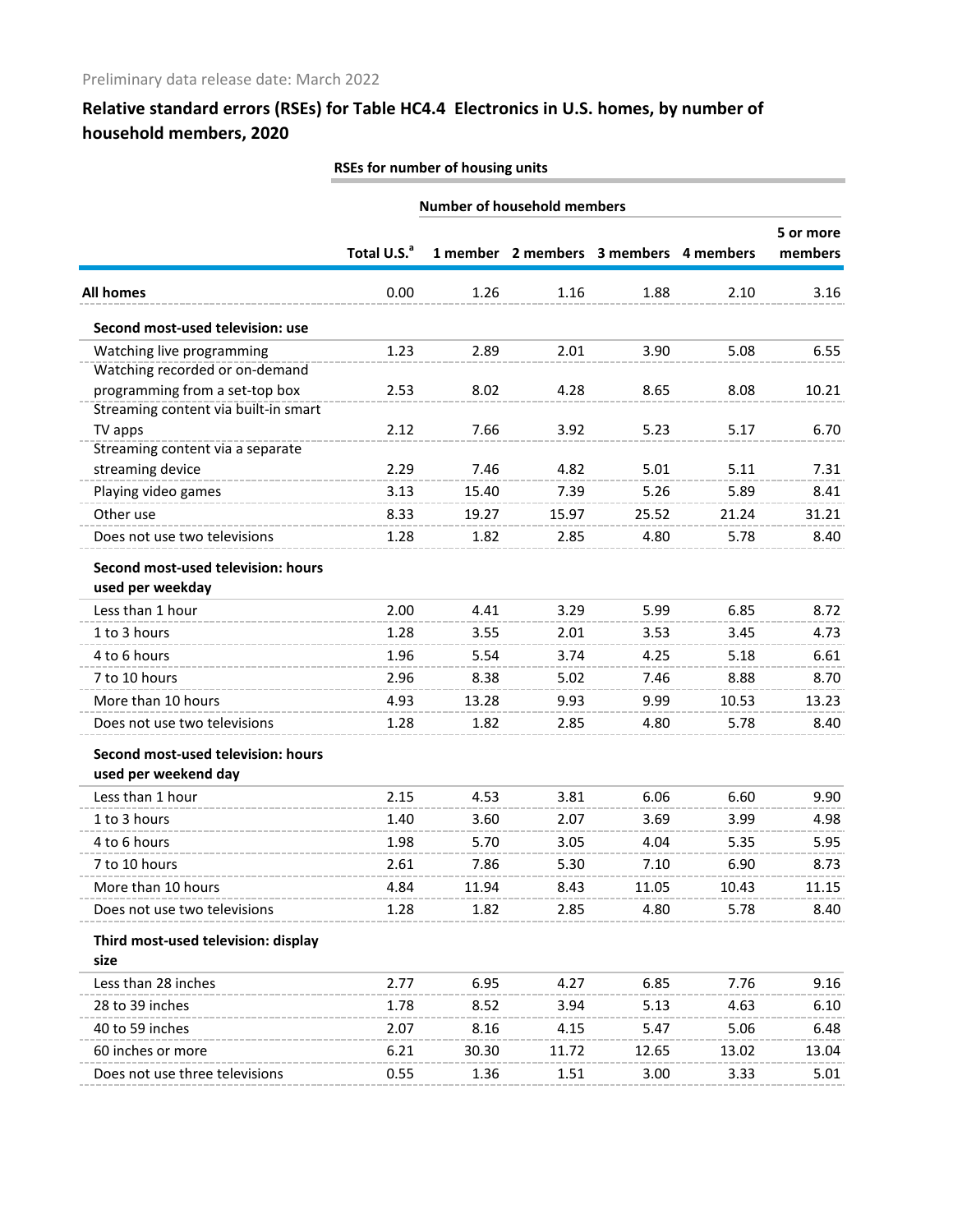| RSEs for number of housing units |  |
|----------------------------------|--|
|                                  |  |
|                                  |  |

|                                                       | <b>Number of household members</b> |       |       |                                        |       |                      |
|-------------------------------------------------------|------------------------------------|-------|-------|----------------------------------------|-------|----------------------|
|                                                       | Total U.S. <sup>a</sup>            |       |       | 1 member 2 members 3 members 4 members |       | 5 or more<br>members |
| <b>All homes</b>                                      | 0.00                               | 1.26  | 1.16  | 1.88                                   | 2.10  | 3.16                 |
| Third most-used television: display<br>type           |                                    |       |       |                                        |       |                      |
| LED or OLED                                           | 1.59                               | 5.95  | 3.48  | 3.69                                   | 3.95  | 5.39                 |
| <b>LCD</b>                                            | 2.03                               | 8.22  | 3.78  | 5.33                                   | 5.79  | 6.68                 |
| Plasma                                                | 5.57                               | 24.59 | 11.75 | 10.24                                  | 14.45 | 12.34                |
| Projection                                            | 13.92                              | 70.21 | 24.27 | 34.41                                  | 39.62 | 39.38                |
| Standard tube                                         | 8.20                               | 19.72 | 13.71 | 18.50                                  | 28.14 | 25.40                |
| Does not use three televisions                        | 0.55                               | 1.36  | 1.51  | 3.00                                   | 3.33  | 5.01                 |
| Third most-used television: use                       |                                    |       |       |                                        |       |                      |
| Watching live programming                             | 1.70                               | 5.54  | 2.91  | 3.70                                   | 5.63  | 6.89                 |
| Watching recorded or on-demand                        |                                    |       |       |                                        |       |                      |
| programming from a set-top box                        | 4.64                               | 21.47 | 7.01  | 10.40                                  | 11.12 | 13.05                |
| Streaming content via built-in smart                  |                                    |       |       |                                        |       |                      |
| TV apps                                               | 3.01                               | 12.68 | 7.58  | 6.83                                   | 6.89  | 7.04                 |
| Streaming content via a separate                      | 3.66                               |       | 6.64  |                                        | 6.60  |                      |
| streaming device                                      |                                    | 12.82 |       | 8.19                                   |       | 9.53                 |
| Playing video games                                   | 3.94                               | 28.57 | 11.28 | 8.39                                   | 8.12  | 8.69                 |
| Other use                                             | 8.75                               | 28.85 | 15.13 | 24.39                                  | 20.42 | 38.47                |
| Does not use three televisions                        | 0.55                               | 1.36  | 1.51  | 3.00                                   | 3.33  | 5.01                 |
| Third most-used television: hours<br>used per weekday |                                    |       |       |                                        |       |                      |
| Less than 1 hour                                      | 2.19                               | 6.99  | 3.07  | 6.00                                   | 5.91  | 9.21                 |
| 1 to 3 hours                                          | 1.84                               | 7.97  | 3.78  | 4.71                                   | 4.38  | 5.84                 |
| 4 to 6 hours                                          | 3.23                               | 14.80 | 6.08  | 7.47                                   | 7.26  | 7.10                 |
| 7 to 10 hours                                         | 5.62                               | 22.64 | 11.61 | 9.59                                   | 11.93 | 12.58                |
| More than 10 hours                                    | 8.41                               | 34.27 | 18 18 | 18.44                                  | 17.01 | 14.20                |
| Does not use three televisions                        | 0.55                               | 1.36  | 1.51  | 3.00                                   | 3.33  | 5.01                 |
| Third most-used television: hours                     |                                    |       |       |                                        |       |                      |
| used per weekend day                                  |                                    |       |       |                                        |       |                      |
| Less than 1 hour                                      | 2.18                               | 7.09  | 3.57  | 6.34                                   | 6.65  | 11.11                |
| 1 to 3 hours                                          | 2.16                               | 7.94  | 4.19  | 5.06                                   | 4.54  | 6.09                 |
| 4 to 6 hours                                          | 2.96                               | 16.47 | 5.32  | 6.44                                   | 6.90  | 6.12                 |
| 7 to 10 hours                                         | 4.79                               | 23.08 | 9.54  | 9.36                                   | 8.30  | 11.09                |
| More than 10 hours                                    | 6.59                               | 31.12 | 15.45 | 15.82                                  | 13.16 | 11.34                |
| Does not use three televisions                        | 0.55                               | 1.36  | 1.51  | 3.00                                   | 3.33  | 5.01                 |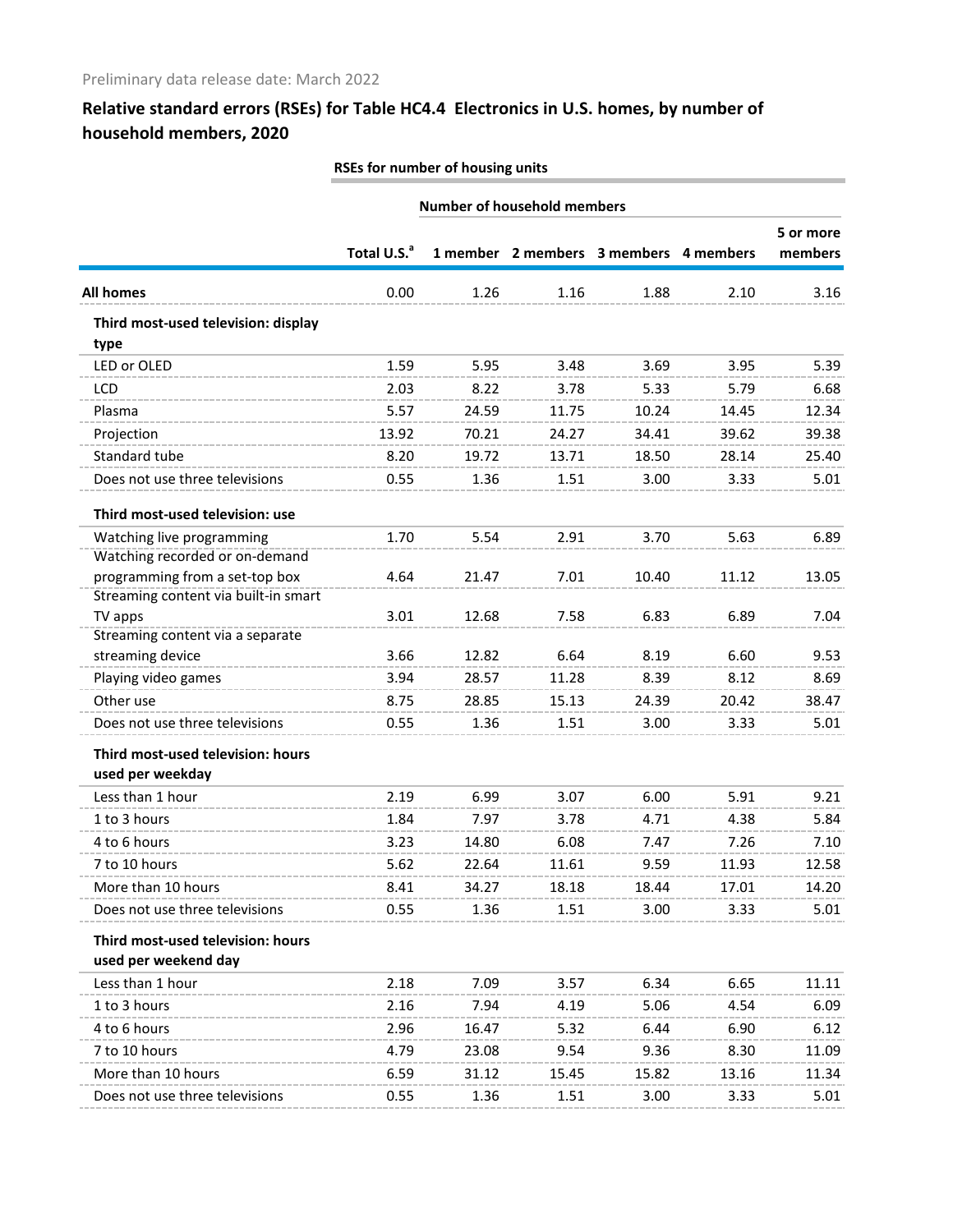| RSEs for number of housing units |  |
|----------------------------------|--|
|                                  |  |

|                                                                      | <b>Number of household members</b> |       |       |                                        |       |                      |
|----------------------------------------------------------------------|------------------------------------|-------|-------|----------------------------------------|-------|----------------------|
|                                                                      | Total U.S. <sup>a</sup>            |       |       | 1 member 2 members 3 members 4 members |       | 5 or more<br>members |
| <b>All homes</b>                                                     | 0.00                               | 1.26  | 1.16  | 1.88                                   | 2.10  | 3.16                 |
| Number of cable or satellite boxes<br>without DVRs used              |                                    |       |       |                                        |       |                      |
| 0                                                                    | 0.67                               | 1.82  | 1.64  | 2.47                                   | 2.53  | 3.40                 |
| 1                                                                    | 2.01                               | 3.71  | 2.87  | 5.24                                   | 5.86  | 7.84                 |
| 2                                                                    | 2.89                               | 6.12  | 3.92  | 9.04                                   | 8.76  | 10.55                |
| 3 or more                                                            | 3.91                               | 9.92  | 5.64  | 8.19                                   | 8.35  | 11.32                |
| Number of cable or satellite boxes<br>with DVRs used                 |                                    |       |       |                                        |       |                      |
| 0                                                                    | 0.61                               | 1.50  | 1.78  | 2.27                                   | 2.37  | 3.79                 |
| 1                                                                    | 1.77                               | 3.61  | 2.51  | 5.16                                   | 4.78  | 6.58                 |
| 2                                                                    | 3.28                               | 7.10  | 3.86  | 9.59                                   | 9.20  | 8.75                 |
| 3 or more                                                            | 2.90                               | 10.89 | 5.72  | 7.08                                   | 7.41  | 11.88                |
| Number of separate DVRs used (not<br>part of cable or satellite box) |                                    |       |       |                                        |       |                      |
| 0                                                                    | 0.18                               | 1.43  | 1.29  | 1.98                                   | 2.12  | 3.31                 |
| 1                                                                    | 3.74                               | 8.69  | 5.47  | 11.37                                  | 12.65 | 14.44                |
| 2                                                                    | 9.90                               | 23.39 | 11.72 | 19.46                                  | 22.16 | 23.03                |
| 3 or more                                                            | 15.02                              | 44.39 | 18.04 | 29.28                                  | 32.47 | 39.64                |
| Number of DVD or Blu-ray players<br>used                             |                                    |       |       |                                        |       |                      |
| 0                                                                    | 0.70                               | 1.71  | 2.17  | 2.67                                   | 3.08  | 4.20                 |
| 1                                                                    | 1.13                               | 2.76  | 2.05  | 3.54                                   | 3.59  | 5.35                 |
| 2                                                                    | 2.71                               | 7.24  | 3.75  | 6.05                                   | 6.53  | 8.44                 |
| 3 or more                                                            | 5.27                               | 24.70 | 10.56 | 12.05                                  | 11.33 | 11.79                |
| <b>Number of VCRs used</b>                                           |                                    |       |       |                                        |       |                      |
| 0                                                                    | 0.38                               | 1.44  | 1.42  | 2.10                                   | 2.22  | 3.22                 |
| 1                                                                    | 2.30                               | 4.05  | 3.13  | 5.87                                   | 6.77  | 10.79                |
| $\overline{2}$                                                       | 7.02                               | 15.96 | 8.39  | 18.72                                  | 22.09 | 20.61                |
| 3 or more                                                            | 15.60                              | 48.11 | 26.26 | 35.59                                  | 40.55 | 49.19                |
| Number of internet streaming devices                                 |                                    |       |       |                                        |       |                      |
| used                                                                 |                                    |       |       |                                        |       |                      |
| 0                                                                    | 0.94                               | 1.67  | 1.82  | 3.78                                   | 4.90  | 5.46                 |
| 1                                                                    | 1.30                               | 3.39  | 2.40  | 4.12                                   | 4.46  | 5.68                 |
| 2                                                                    | 1.98                               | 4.87  | 3.20  | 4.74                                   | 4.70  | 7.54                 |
| 3 or more                                                            | 2.06                               | 8.88  | 4.16  | 4.90                                   | 3.97  | 6.45                 |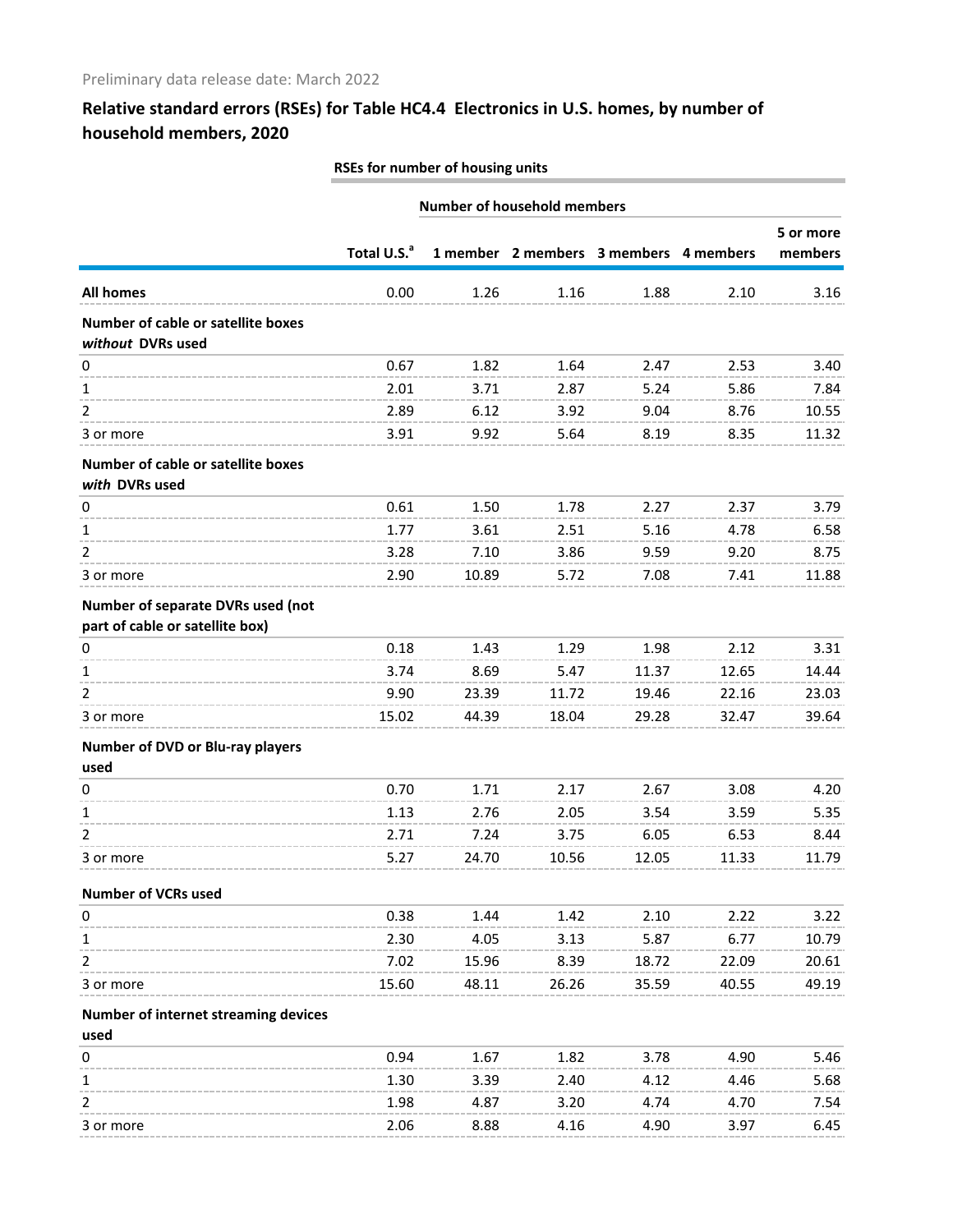| RSEs for number of housing units |  |
|----------------------------------|--|
|                                  |  |
|                                  |  |

|                                                         | <b>Number of household members</b> |       |       |                                        |       |                      |
|---------------------------------------------------------|------------------------------------|-------|-------|----------------------------------------|-------|----------------------|
|                                                         | Total U.S. <sup>a</sup>            |       |       | 1 member 2 members 3 members 4 members |       | 5 or more<br>members |
| <b>All homes</b>                                        | 0.00                               | 1.26  | 1.16  | 1.88                                   | 2.10  | 3.16                 |
| Number of home theater or audio<br>systems used         |                                    |       |       |                                        |       |                      |
| 0                                                       | 0.44                               | 1.30  | 1.39  | 2.53                                   | 2.72  | 3.42                 |
| 1                                                       | 1.55                               | 4.58  | 2.91  | 4.29                                   | 4.21  | 6.20                 |
| 2                                                       | 4.21                               | 11.60 | 6.70  | 10.86                                  | 9.49  | 12.50                |
| 3 or more                                               | 12.76                              | 48.13 | 23.97 | 25.01                                  | 27.26 | 25.01                |
| Number of video game consoles used                      |                                    |       |       |                                        |       |                      |
| 0                                                       | 0.58                               | 1.42  | 1.36  | 2.77                                   | 4.25  | 4.11                 |
| 1                                                       | 1.57                               | 5.20  | 3.03  | 3.23                                   | 3.47  | 6.07                 |
| 2                                                       | 2.86                               | 14.01 | 7.40  | 6.26                                   | 5.42  | 6.29                 |
| 3 or more                                               | 4.90                               | 37.77 | 14.64 | 10.10                                  | 8.92  | 8.27                 |
| Have internet access in the home                        |                                    |       |       |                                        |       |                      |
| Yes                                                     | 0.20                               | 1.51  | 1.17  | 1.86                                   | 2.04  | 3.29                 |
| Pays cell phone company or internet<br>service provider | 0.27                               | 1.54  | 1.30  | 1.79                                   | 2.08  | 3.22                 |
| Does not pay cell phone company or                      |                                    |       |       |                                        |       |                      |
| internet service provider                               | 4.22                               | 6.48  | 8.07  | 11.42                                  | 12.81 | 15.13                |
| No.                                                     | 2.66                               | 3.69  | 5.40  | 15.73                                  | 23.68 | 20.12                |
| <b>Number of smart speakers</b>                         |                                    |       |       |                                        |       |                      |
| 0                                                       | 0.50                               | 1.60  | 1.49  | 2.56                                   | 3.14  | 4.02                 |
| 1                                                       | 1.86                               | 3.93  | 3.26  | 5.49                                   | 5.94  | 5.50                 |
| $\overline{2}$                                          | 2.94                               | 7.13  | 5.13  | 8.14                                   | 6.13  | 8.37                 |
| 3 or more                                               | 2.54                               | 11.24 | 5.22  | 6.95                                   | 5.61  | 7.48                 |
| <b>Smart speaker controls</b>                           |                                    |       |       |                                        |       |                      |
| Lighting                                                | 2.64                               | 7.04  | 5.01  | 6.75                                   | 6.97  | 7.07                 |
| Temperature                                             | 4.46                               | 11.70 | 6.37  | 7.29                                   | 9.28  | 10.61                |
| Security system, cameras, or locks                      | 3.69                               | 9.99  | 5.93  | 7.56                                   | 8.03  | 8.50                 |
| Television, set-top box, or streaming                   |                                    |       |       |                                        |       |                      |
| device                                                  | 3.36                               | 7.95  | 5.54  | 6.81                                   | 7.27  | 8.63                 |
| Something else                                          | 10.45                              | 28.72 | 19.31 | 23.16                                  | 24.50 | 32.82                |
| Does not use smart speaker to control                   |                                    |       |       |                                        |       |                      |
| devices                                                 | 1.95                               | 3.93  | 2.92  | 5.02                                   | 4.68  | 6.53                 |
| Does not have smart speaker                             | 0.50                               | 1.60  | 1.49  | 2.56                                   | 3.14  | 4.02                 |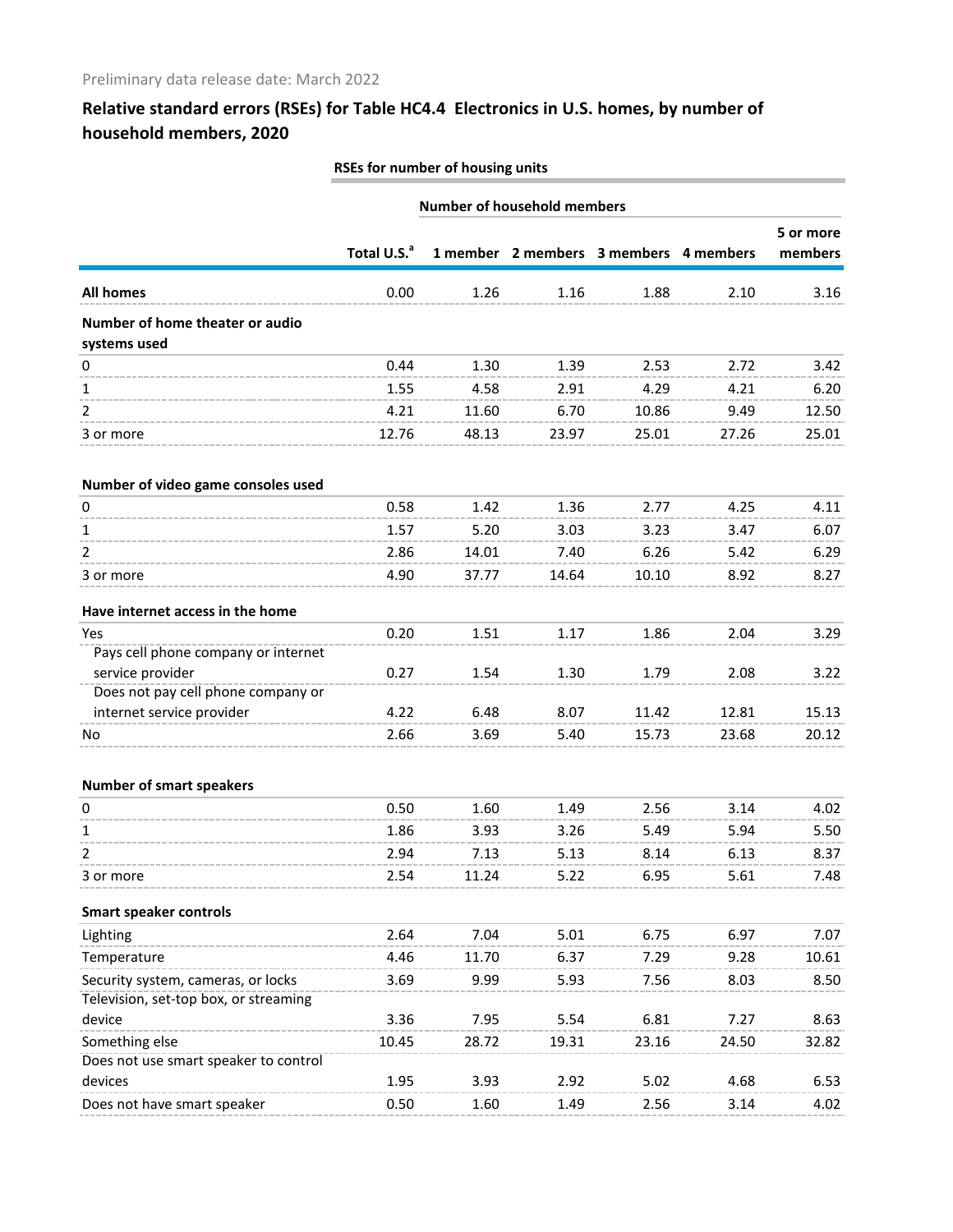|                                      | RSEs for number of housing units |       |       |                                        |       |           |  |
|--------------------------------------|----------------------------------|-------|-------|----------------------------------------|-------|-----------|--|
|                                      | Number of household members      |       |       |                                        |       |           |  |
|                                      | Total U.S. <sup>a</sup>          |       |       |                                        |       | 5 or more |  |
|                                      |                                  |       |       | 1 member 2 members 3 members 4 members |       | members   |  |
| <b>All homes</b>                     | 0.00                             | 1.26  | 1.16  | 1.88                                   | 2.10  | 3.16      |  |
| Number of desktop computers used     |                                  |       |       |                                        |       |           |  |
| 0                                    | 0.67                             | 1.70  | 1.79  | 2.51                                   | 2.95  | 4.50      |  |
| 1                                    | 1.26                             | 3.45  | 2.25  | 3.46                                   | 3.88  | 4.84      |  |
| 2                                    | 3.39                             | 12.25 | 4.93  | 8.29                                   | 7.13  | 9.07      |  |
| 3 or more                            | 7.20                             | 20.21 | 11.71 | 13.03                                  | 12.71 | 12.25     |  |
| Number of laptop computers used      |                                  |       |       |                                        |       |           |  |
| 0                                    | 1.55                             | 2.21  | 2.70  | 5.80                                   | 7.53  | 7.76      |  |
| 1                                    | 1.16                             | 2.42  | 2.12  | 3.60                                   | 5.17  | 6.68      |  |
| 2                                    | 1.64                             | 5.02  | 2.89  | 4.32                                   | 4.88  | 5.76      |  |
| 3 or more                            | 1.80                             | 0.00  | 5.25  | 3.87                                   | 3.70  | 4.74      |  |
| Number of tablets and e-readers used |                                  |       |       |                                        |       |           |  |
| 0                                    | 1.14                             | 2.03  | 1.94  | 4.03                                   | 4.45  | 5.77      |  |
| 1                                    | 1.36                             | 2.69  | 2.24  | 4.16                                   | 4.29  | 6.45      |  |
| 2                                    | 1.65                             | 6.58  | 2.74  | 4.66                                   | 4.48  | 6.09      |  |
| 3 or more                            | 2.84                             | 0.00  | 6.18  | 5.77                                   | 4.80  | 5.31      |  |
| Number of smartphones used           |                                  |       |       |                                        |       |           |  |
| 0                                    | 2.56                             | 3.48  | 4.67  | 11.86                                  | 11.29 | 13.05     |  |
| 1                                    | 1.48                             | 1.77  | 4.04  | 8.08                                   | 12.79 | 16.45     |  |
| 2                                    | 1.17                             | 5.87  | 1.49  | 4.45                                   | 4.06  | 7.22      |  |
| 3 or more                            | 1.60                             | 0.00  | 5.52  | 2.65                                   | 2.71  | 3.79      |  |
| Number of other cell phones used     |                                  |       |       |                                        |       |           |  |
| 0                                    | 0.40                             | 1.36  | 1.38  | 2.17                                   | 2.31  | 3.57      |  |
| 1                                    | 2.52                             | 3.79  | 4.10  | 7.16                                   | 9.11  | 8.45      |  |
| 2                                    | 4.46                             | 17.15 | 5.52  | 11.28                                  | 14.50 | 15.85     |  |
| 3 or more                            | 5.61                             | 0.00  | 16.39 | 12.19                                  | 12.11 | 11.68     |  |
| Number of printers, scanners,        |                                  |       |       |                                        |       |           |  |
| copiers, or fax machines             |                                  |       |       |                                        |       |           |  |
| 0                                    | 1.16                             | 1.97  | 2.46  | 3.79                                   | 4.66  | 5.90      |  |
| 1                                    | 0.79                             | 2.66  | 1.39  | 2.50                                   | 2.81  | 3.89      |  |
| 2                                    | 2.82                             | 8.59  | 4.66  | 6.88                                   | 7.45  | 7.83      |  |
| 3 or more                            | 7.51                             | 28.77 | 11.81 | 16.84                                  | 17.04 | 25.62     |  |